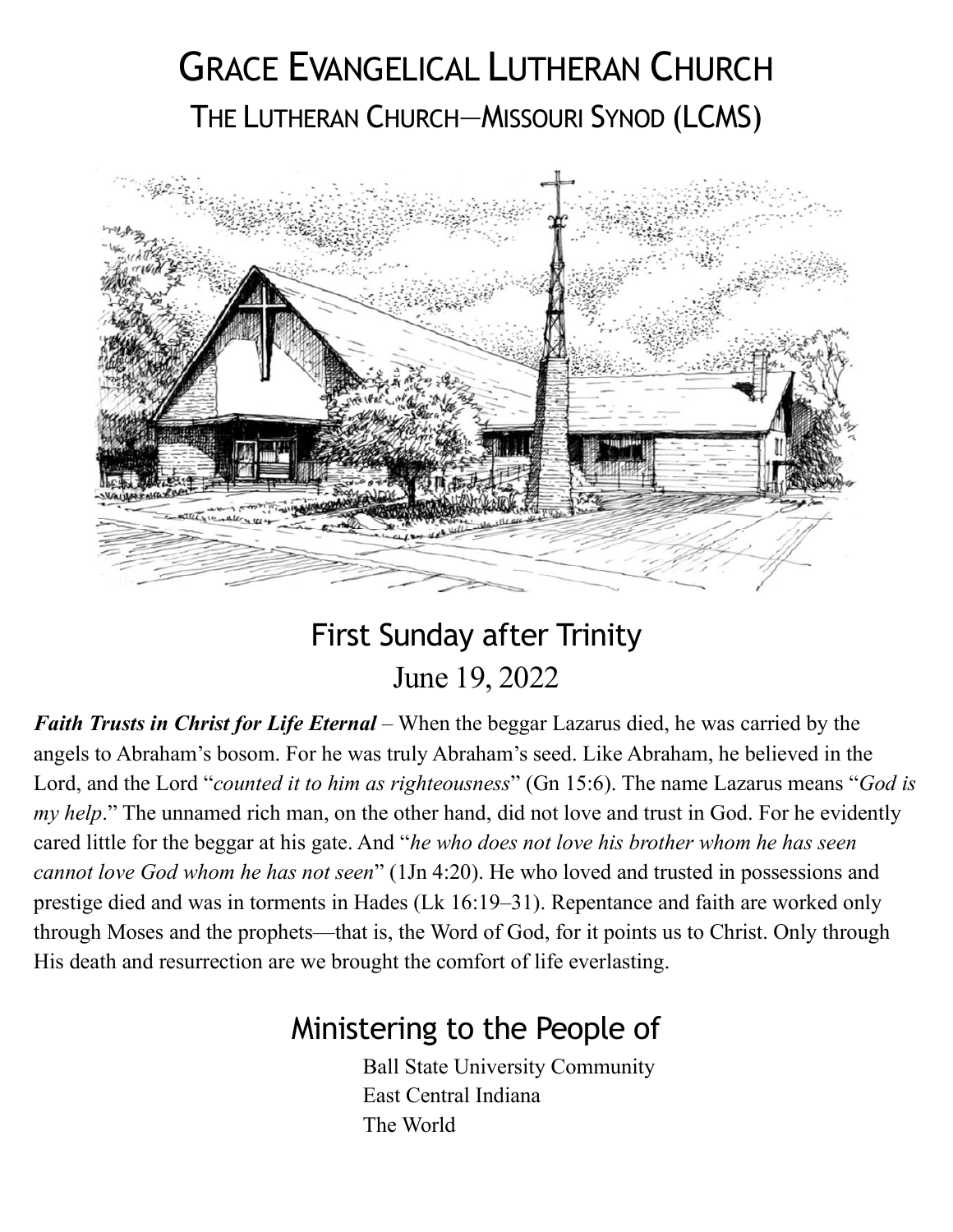#### **504 Father Most Holy** *LSB 504*

- 1 Father most holy, merciful, and tender; Jesus, our Savior, with the Father reigning; Spirit of comfort, advocate, defender, Light never waning;
- 2 Trinity blessèd, unity unshaken, Goodness unbounded, very God of heaven, Light of the angels, joy of those forsaken, Hope of all living,
- 3 Maker of all things, all Thy creatures praise Thee; All for Thy worship were and are created; Now, as we also worship Thee devoutly, Hear Thou our voices.
- 4 Lord God Almighty, unto Thee be glory, One in three persons, over all exalted! Glory we offer, praise Thee and adore Thee, Now and forever.

Public domain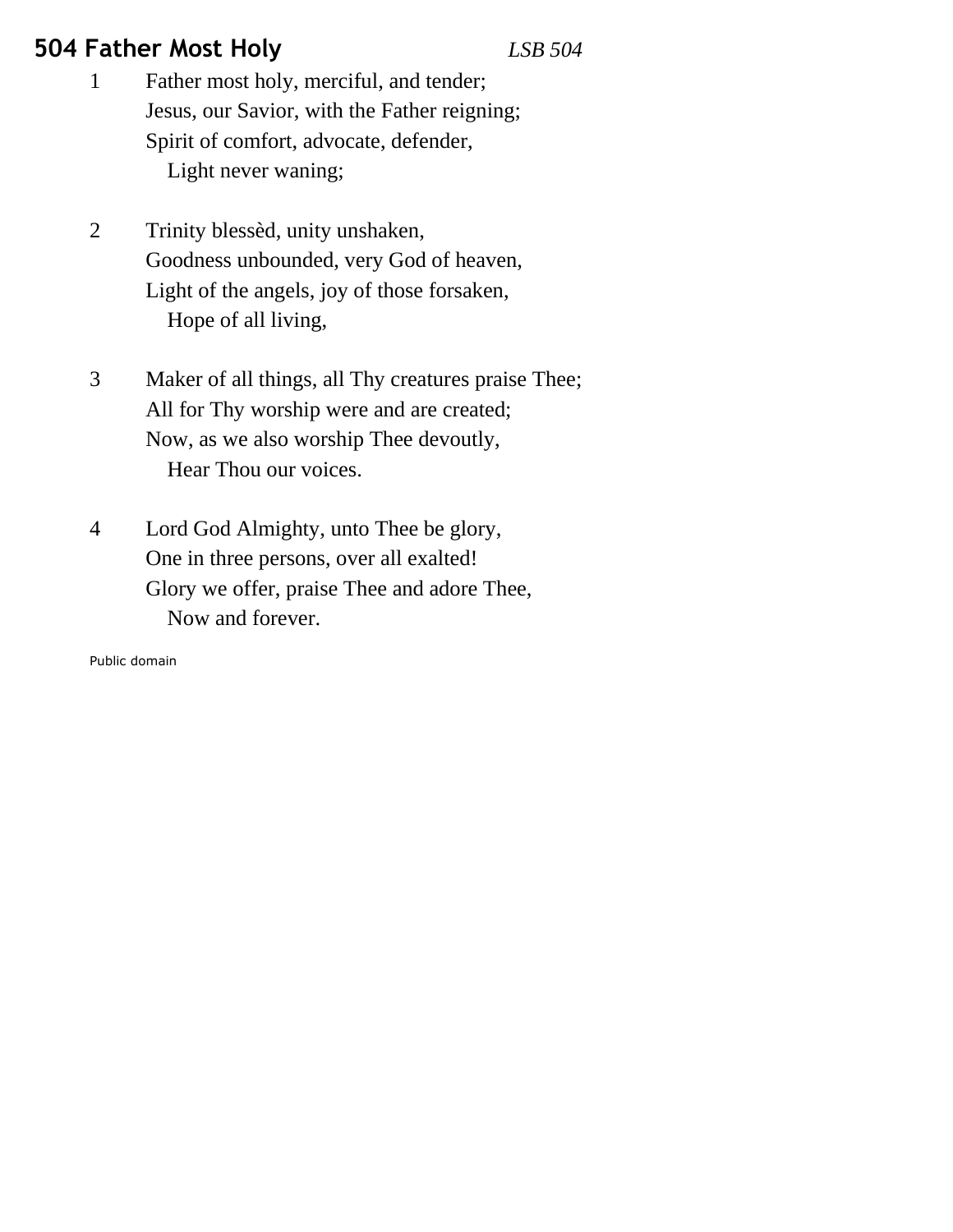# Confession and Absolution

*Stand*

*The sign of the cross may be made by all in remembrance of their Baptism.*

**P** In the name of the Father and of the  $\div$  Son and of the Holy Spirit. C **Amen.**

 $\mathbf{P}$  Beloved in the Lord! Let us draw near with a true heart and confess our sins unto God our Father, beseeching Him in the name of our Lord Jesus Christ to grant us forgiveness.

P Our help is in the name of the Lord,

C **who made heaven and earth.**

P I said, I will confess my transgressions unto the Lord,

C **and You forgave the iniquity of my sin.**

*Kneel/Stand*

*Silence for reflection on God's Word and for self-examination.*

 $\bf{P}$  O almighty God, merciful Father,

C **I, a poor, miserable sinner, confess unto You all my sins and iniquities with which I have ever offended You and justly deserved Your temporal and eternal punishment. But I am heartily sorry for them and sincerely repent of them, and I pray You of Your boundless mercy and for the sake of the holy, innocent, bitter sufferings and death of Your beloved Son, Jesus Christ, to be gracious and merciful to me, a poor, sinful being.**

 $\mathbf P$  Upon this your confession, I, by virtue of my office, as a called and ordained servant of the Word, announce the grace of God unto all of you, and in the stead and by the command of my Lord Jesus Christ I forgive you all your sins in the name of the Father and of the  $\pm$  Son and of the Holy Spirit.

C **Amen.**

*Stand*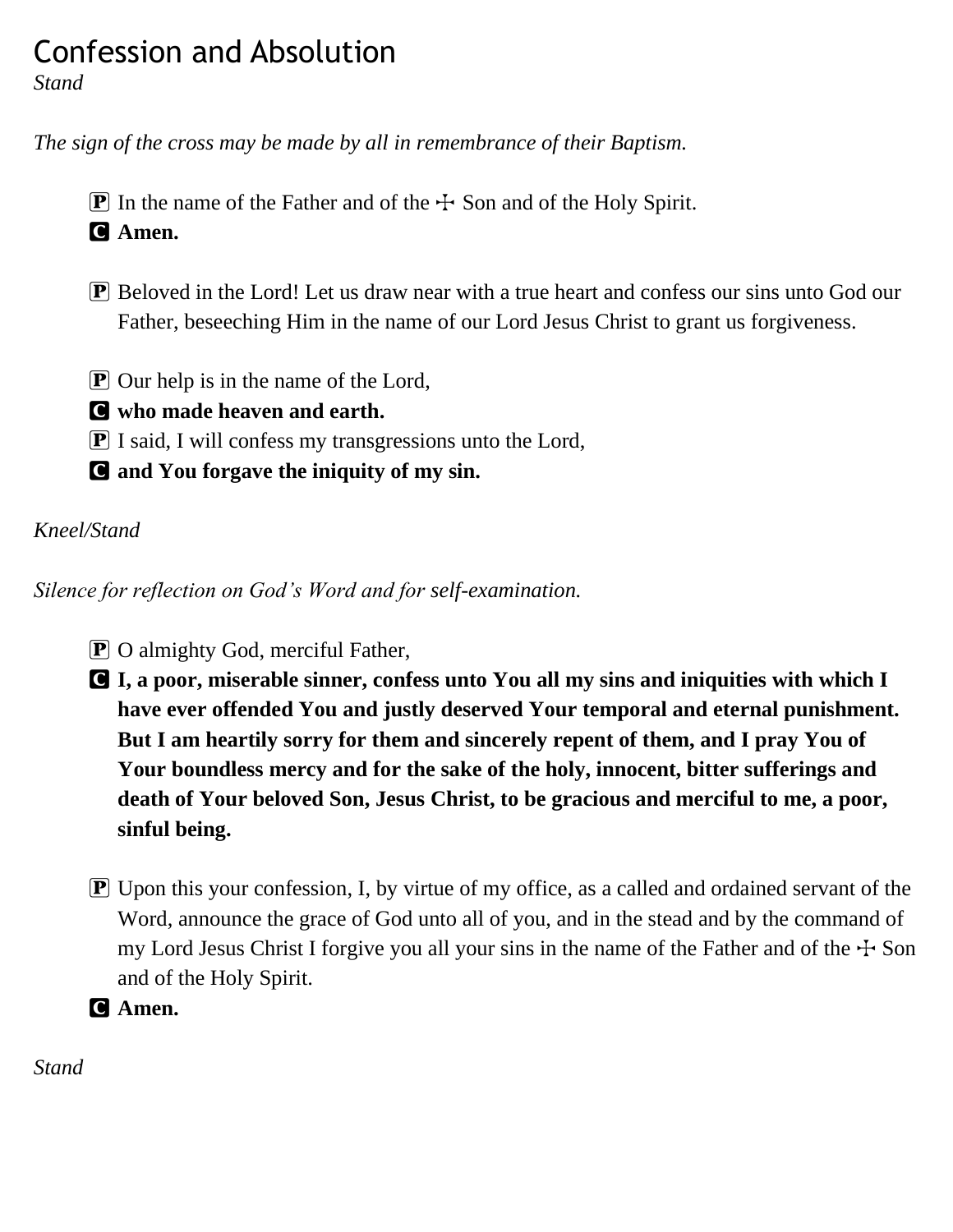Service of the Word

**Introit** *Ps. 13:1– 4; antiphon: Ps. 13:5–6* [O Lord,] I have trusted in your **|** steadfast love;**\*** my heart shall rejoice in your sal- **|** vation. **I will sing | to the LORD, \* because he has dealt bountifully | with me.** How long, O LORD? Will you forget me for- **|** ever?**\*** How long will you hide your **|** face from me? **How long must I take counsel in my soul and have sorrow in my heart | all the day?\* How long shall my enemy be exalted | over me?** Consider and answer me, O | LORD my God;\* light up my eyes, lest I sleep the | sleep of death, **lest my enemy say, "I have prevailed | over him,"\* lest my foes rejoice because I am | shaken. Glory be to the Father and | to the Son\* and to the Holy | Spirit; as it was in the be- | ginning,\* is now, and will be forever. | Amen.** [O Lord,] I have trusted in your **|** steadfast love;**\*** my heart shall rejoice in your sal- **|** vation. **I will sing | to the LORD, \* because he has dealt bountifully | with me.**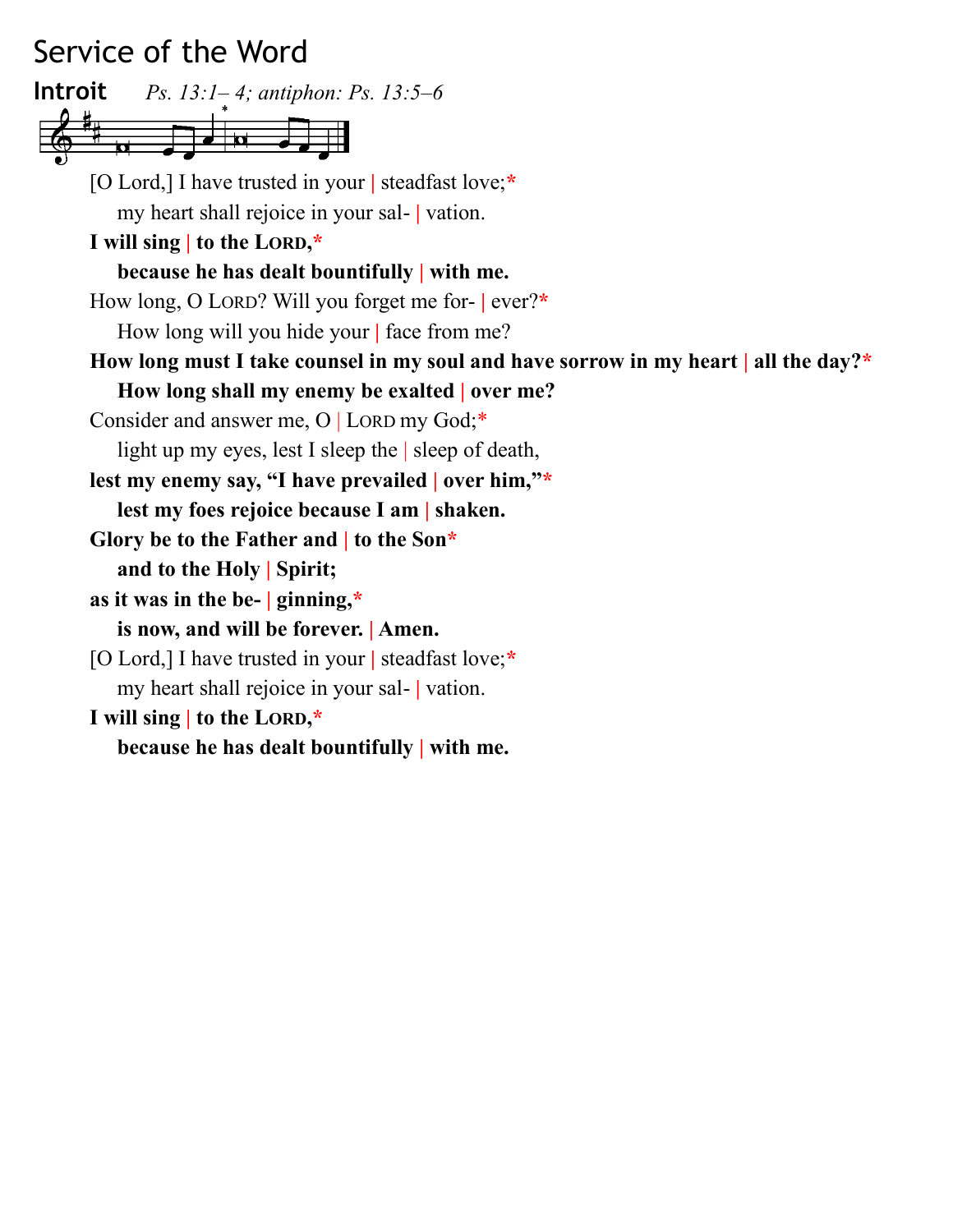**Kyrie** *LSB 186*

C **Lord, have mercy upon us. Christ, have mercy upon us. Lord, have mercy upon us.**

#### **Gloria in Excelsis** *LSB 187*

**P** Glory be to God on high:

C **and on earth peace, goodwill toward men. We praise Thee, we bless Thee, we worship Thee, we glorify Thee, we give thanks to Thee, for Thy great glory. O Lord God, heav'nly King, God the Father Almighty. O Lord, the only-begotten Son, Jesus Christ; O Lord God, Lamb of God, Son of the Father, that takest away the sin of the world, have mercy upon us. Thou that takest away the sin of the world, receive our prayer. Thou that sittest at the right hand of God the Father, have mercy upon us. For Thou only art holy; Thou only art the Lord. Thou only, O Christ, with the Holy Ghost, art most high in the glory of God the Father. Amen.**

#### **Salutation and Collect of the Day**

 $\bf{P}$  The Lord be with you.

C **And with thy spirit.**

**P** Let us pray.

O God, the strength of all who trust in You, mercifully accept our prayers; and because through the weakness of our mortal nature we can do no good thing, grant us Your grace to keep Your commandments that we may please You in both will and deed; through Jesus Christ, our Lord, who lives and reigns with You and the Holy Spirit, one God, now and forever.

#### C **Amen.**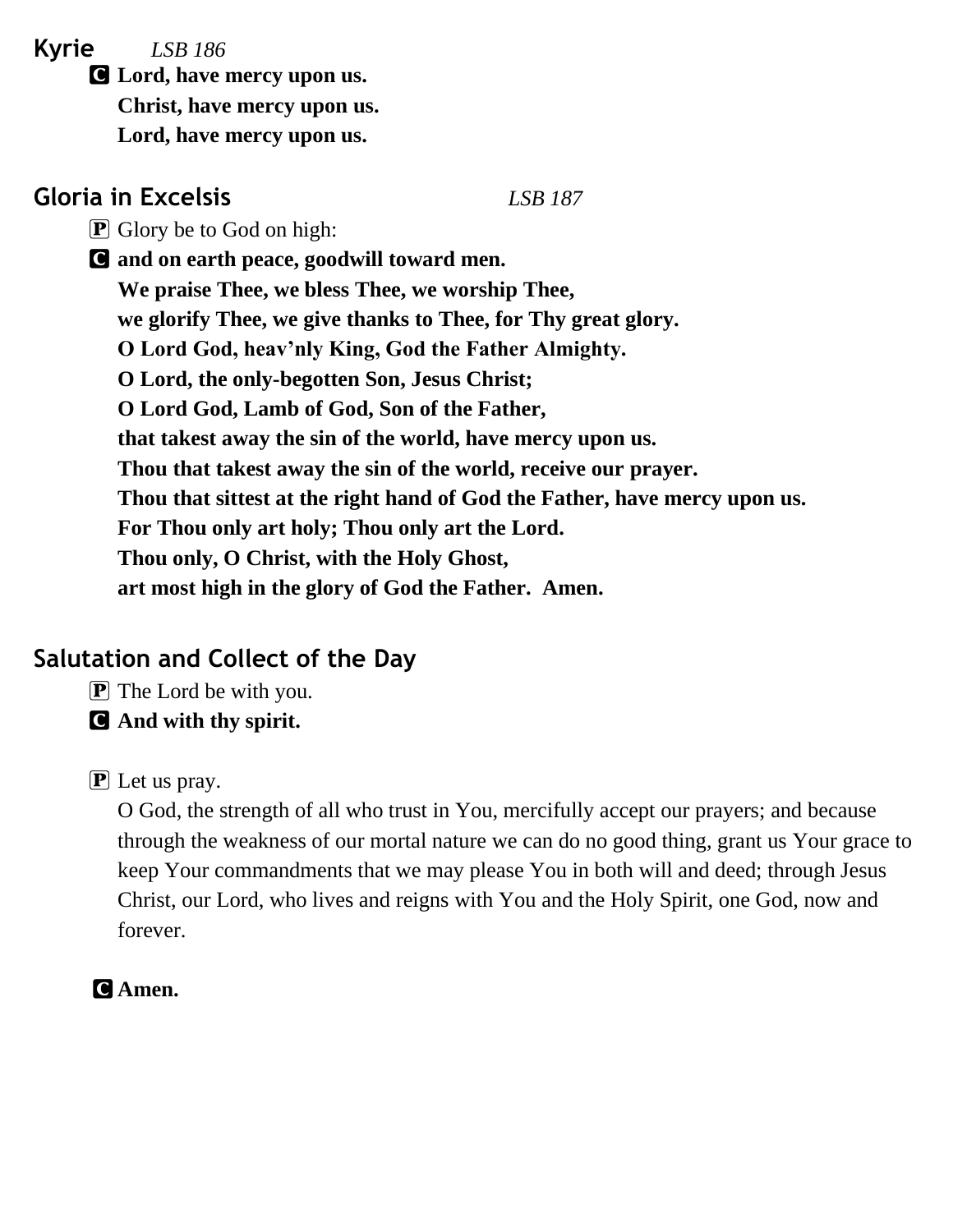#### **Old Testament** *Genesis 15:1–6*

After these things the word of the LORD came to Abram in a vision: "Fear not, Abram, I am your shield; your reward shall be very great." But Abram said, "O Lord GOD, what will you give me, for I continue childless, and the heir of my house is Eliezer of Damascus?" And Abram said, "Behold, you have given me no offspring, and a member of my household will be my heir." And behold, the word of the LORD came to him: "This man shall not be your heir; your very own son shall be your heir." And he brought him outside and said, "Look toward heaven, and number the stars, if you are able to number them." Then he said to him, "So shall your offspring be." And he believed the LORD, and he counted it to him as righteousness.

A This is the Word of the Lord.

#### C **Thanks be to God.**



**I said, "O LORD, be gra- | cious to me;\* heal me, for I have sinned a- | gainst you!" Blessèd is the one who consid- | ers the poor!\* In the day of trouble the LORD de- | livers him.**

#### **Epistle** *1 John 4:16–21*

So we have come to know and to believe the love that God has for us. God is love, and whoever abides in love abides in God, and God abides in him. By this is love perfected with us, so that we may have confidence for the day of judgment, because as he is so also are we in this world. There is no fear in love, but perfect love casts out fear. For fear has to do with punishment, and whoever fears has not been perfected in love. We love because he first loved us. If anyone says, "I love God," and hates his brother, he is a liar; for he who does not love his brother whom he has seen cannot love God whom he has not seen. And this commandment we have from him: whoever loves God must also love his brother.

A This is the Word of the Lord. C **Thanks be to God.**

# *Sit*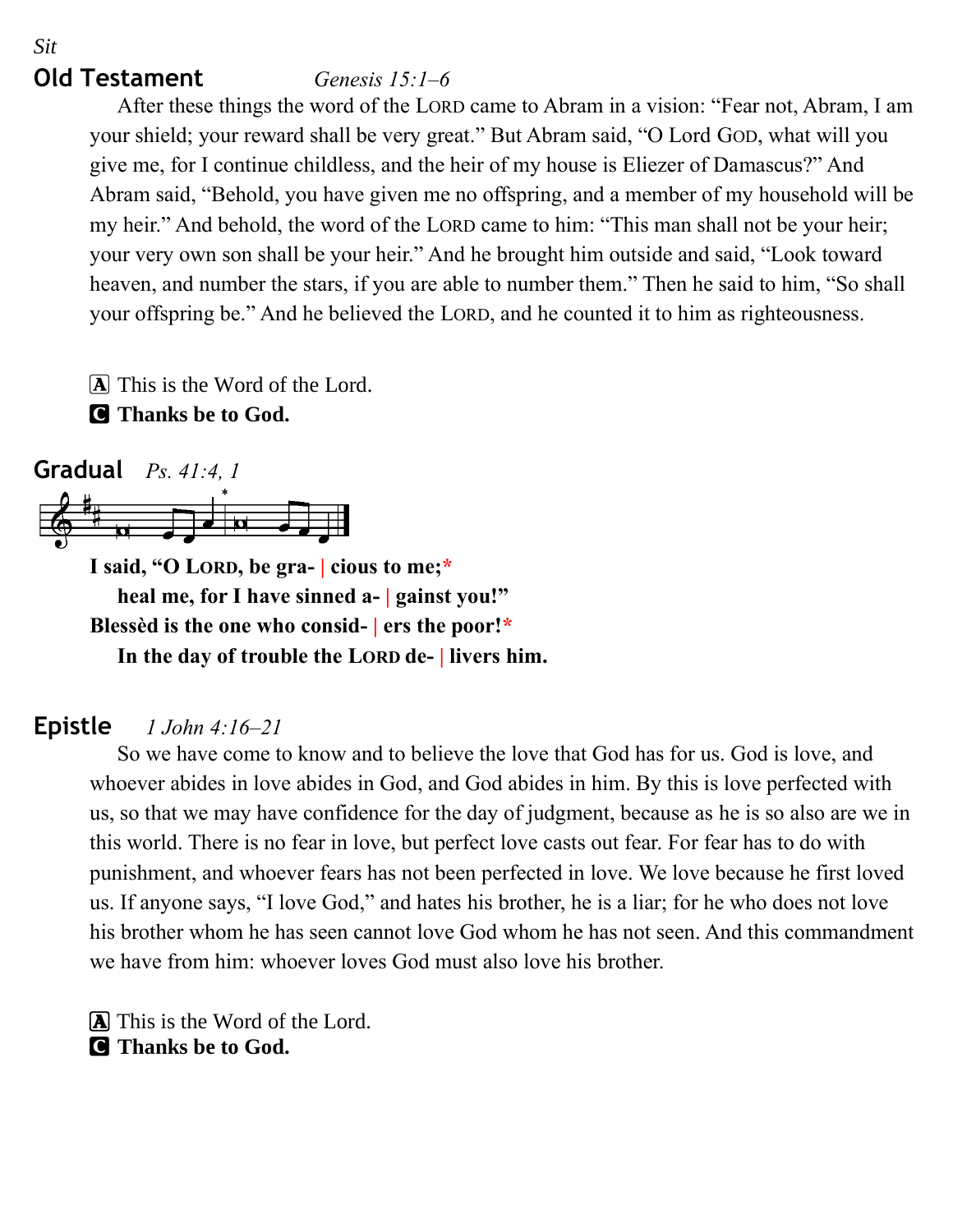*Stand*

#### **Alleluia** *LSB 190*

#### C **Alleluia. Alleluia. Alleluia.**

#### **Holy Gospel** *Luke 16:19–31*

P The Holy Gospel according to Luke, the sixteenth chapter. C **Glory be to Thee, O Lord.**

[Jesus said:] "There was a rich man who was clothed in purple and fine linen and who feasted sumptuously every day. And at his gate was laid a poor man named Lazarus, covered with sores, who desired to be fed with what fell from the rich man's table. Moreover, even the dogs came and licked his sores. The poor man died and was carried by the angels to Abraham's side. The rich man also died and was buried, and in Hades, being in torment, he lifted up his eyes and saw Abraham far off and Lazarus at his side. And he called out, 'Father Abraham, have mercy on me, and send Lazarus to dip the end of his finger in water and cool my tongue, for I am in anguish in this flame.' But Abraham said, 'Child, remember that you in your lifetime received your good things, and Lazarus in like manner bad things; but now he is comforted here, and you are in anguish. And besides all this, between us and you a great chasm has been fixed, in order that those who would pass from here to you may not be able, and none may cross from there to us.' And he said, 'Then I beg you, father, to send him to my father's house— for I have five brothers—so that he may warn them, lest they also come into this place of torment.' But Abraham said, 'They have Moses and the Prophets; let them hear them.' And he said, 'No, father Abraham, but if someone goes to them from the dead, they will repent.' He said to him, 'If they do not hear Moses and the Prophets, neither will they be convinced if someone should rise from the dead.'"

P This is the Gospel of the Lord. C **Praise be to Thee, O Christ.**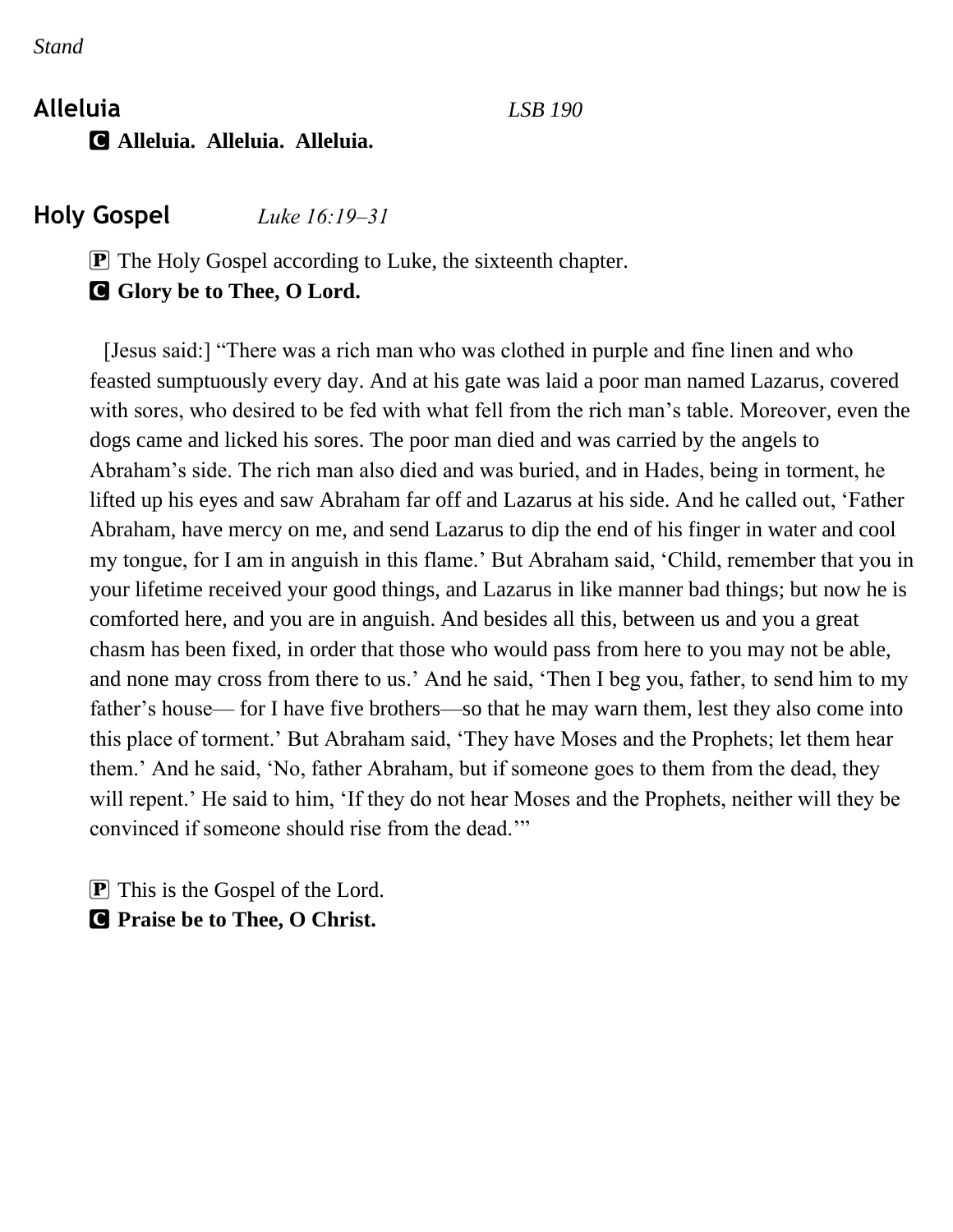#### **Nicene Creed**

C **I believe in one God,**

 **the Father Almighty, maker of heaven and earth and of all things visible and invisible.**

**And in one Lord Jesus Christ, the only-begotten Son of God, begotten of His Father before all worlds, God of God, Light of Light, very God of very God, begotten, not made, being of one substance with the Father, by whom all things were made; who for us men and for our salvation came down from heaven and was incarnate by the Holy Spirit of the virgin Mary and was made man; and was crucified also for us under Pontius Pilate. He suffered and was buried. And the third day He rose again according to the Scriptures and ascended into heaven and sits at the right hand of the Father. And He will come again with glory to judge both the living and the dead, whose kingdom will have no end.**

**And I believe in the Holy Spirit,**

 **the Lord and giver of life,**

 **who proceeds from the Father and the Son,**

 **who with the Father and the Son together is worshiped and glorified,**

 **who spoke by the prophets.**

 **And I believe in one holy Christian and apostolic Church,**

 **I acknowledge one Baptism for the remission of sins,**

 **and I look for the resurrection of the dead**

and the life  $\ddagger$  of the world to come. Amen.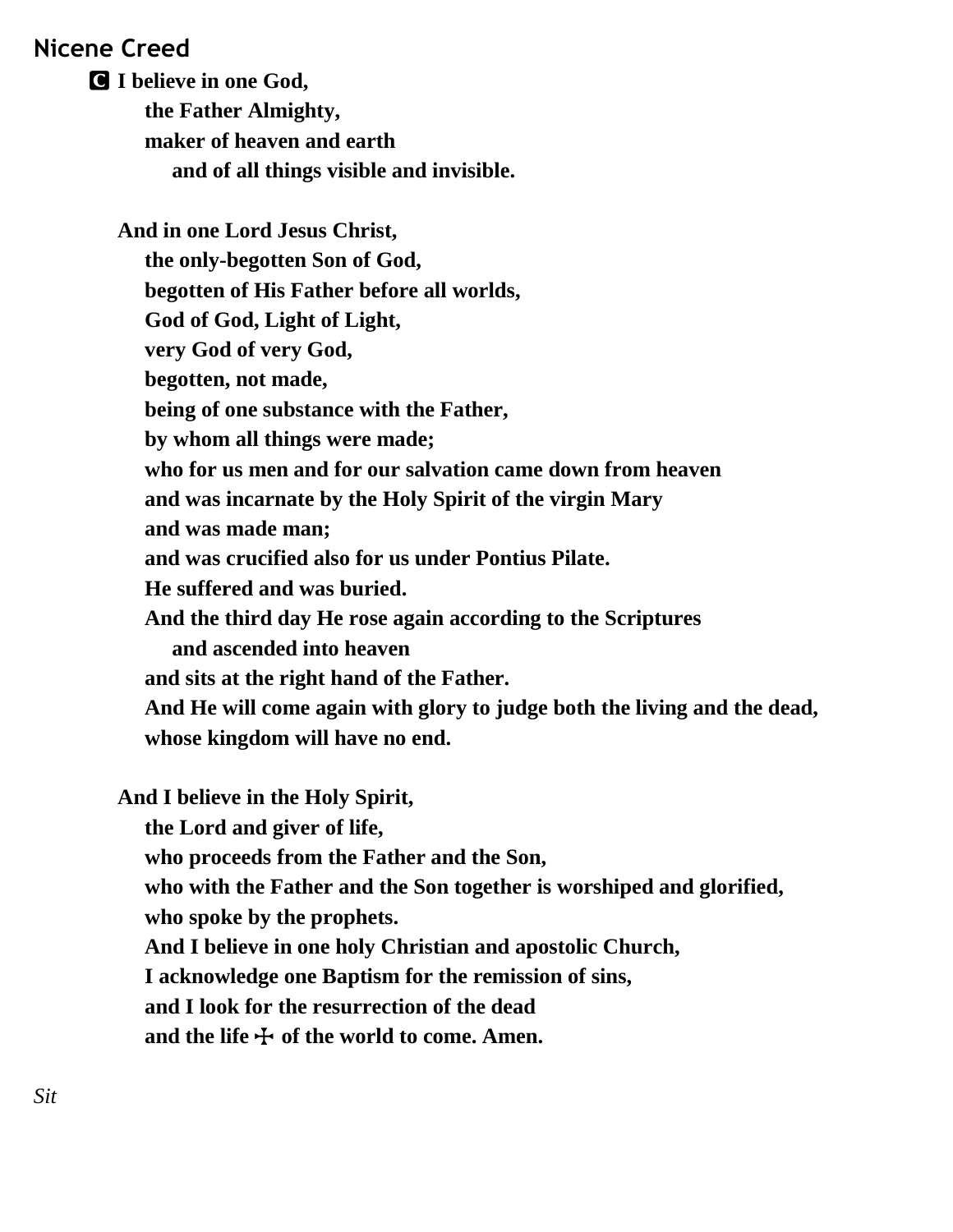#### **768 To God the Holy Spirit Let Us Pray** *LSB 768*

- 1 To God the Holy Spirit let us pray For the true faith needed on our way That He may defend us when life is ending And from exile home we are wending. Lord, have mercy!
- 2 O sweetest Love, Your grace on us bestow; Set our hearts with sacred fire aglow That with hearts united we love each other, Ev'ry stranger, sister, and brother. Lord, have mercy!
- 3 Transcendent Comfort in our ev'ry need, Help us neither scorn nor death to heed That we may not falter nor courage fail us When the foe shall taunt and assail us. Lord, have mercy!
- 4 Shine in our hearts, O Spirit, precious light; Teach us Jesus Christ to know aright That we may abide in the Lord who bought us, Till to our true home He has brought us. Lord, have mercy!

© 1969 Concordia Publishing House. Used by permission: LSB Hymn License .NET, no. 100013819.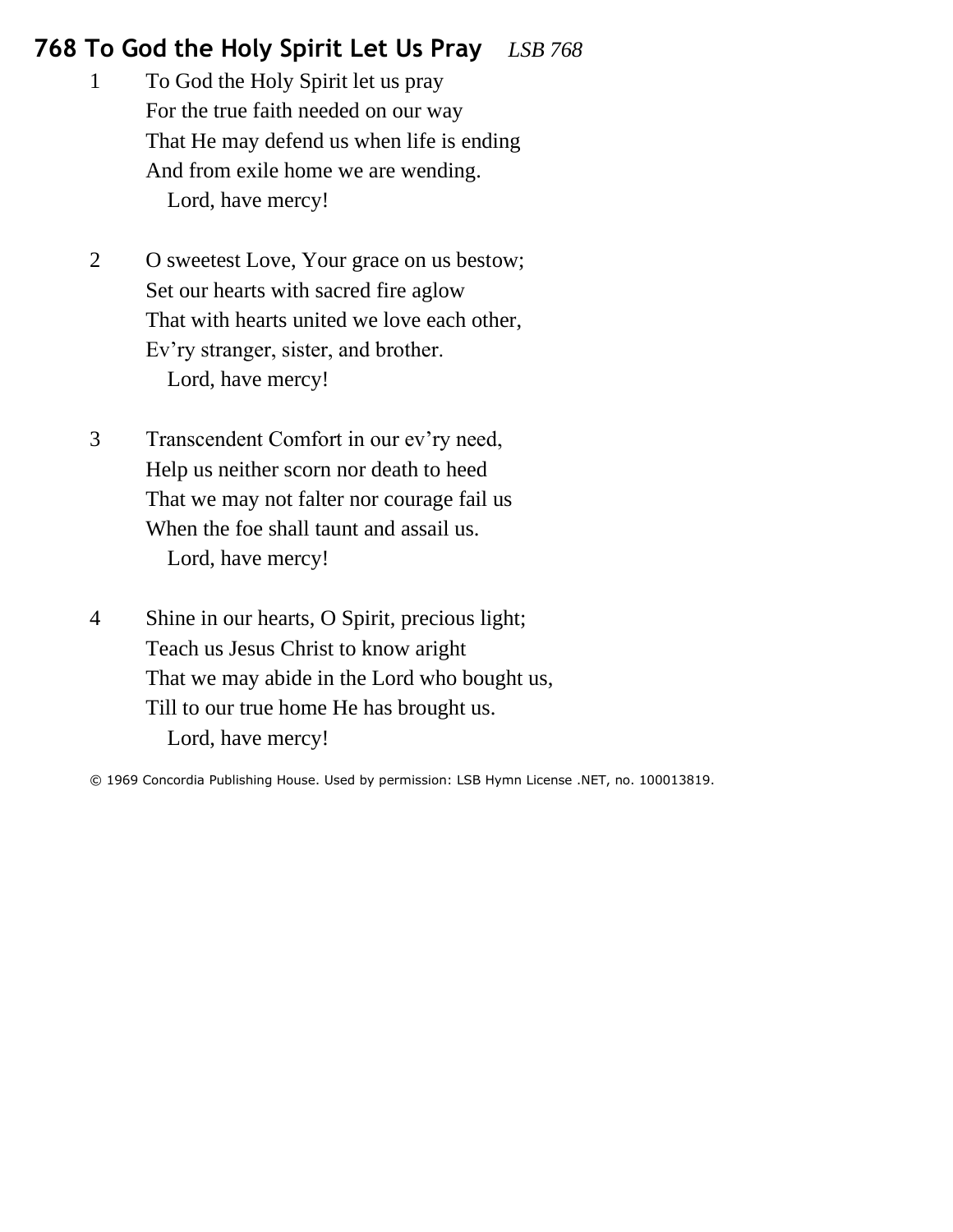#### **Sermon**

*Stand*

#### **Offertory** *LSB 192*

C **Create in me a clean heart, O God, and renew a right spirit within me. Cast me not away from Thy presence, and take not Thy Holy Spirit from me. Restore unto me the joy of Thy salvation, and uphold me with Thy free spirit. Amen.**

*Sit*

# **Offering**

*Please sign in using the attendance register located at the end of each pew.* 

*Stand*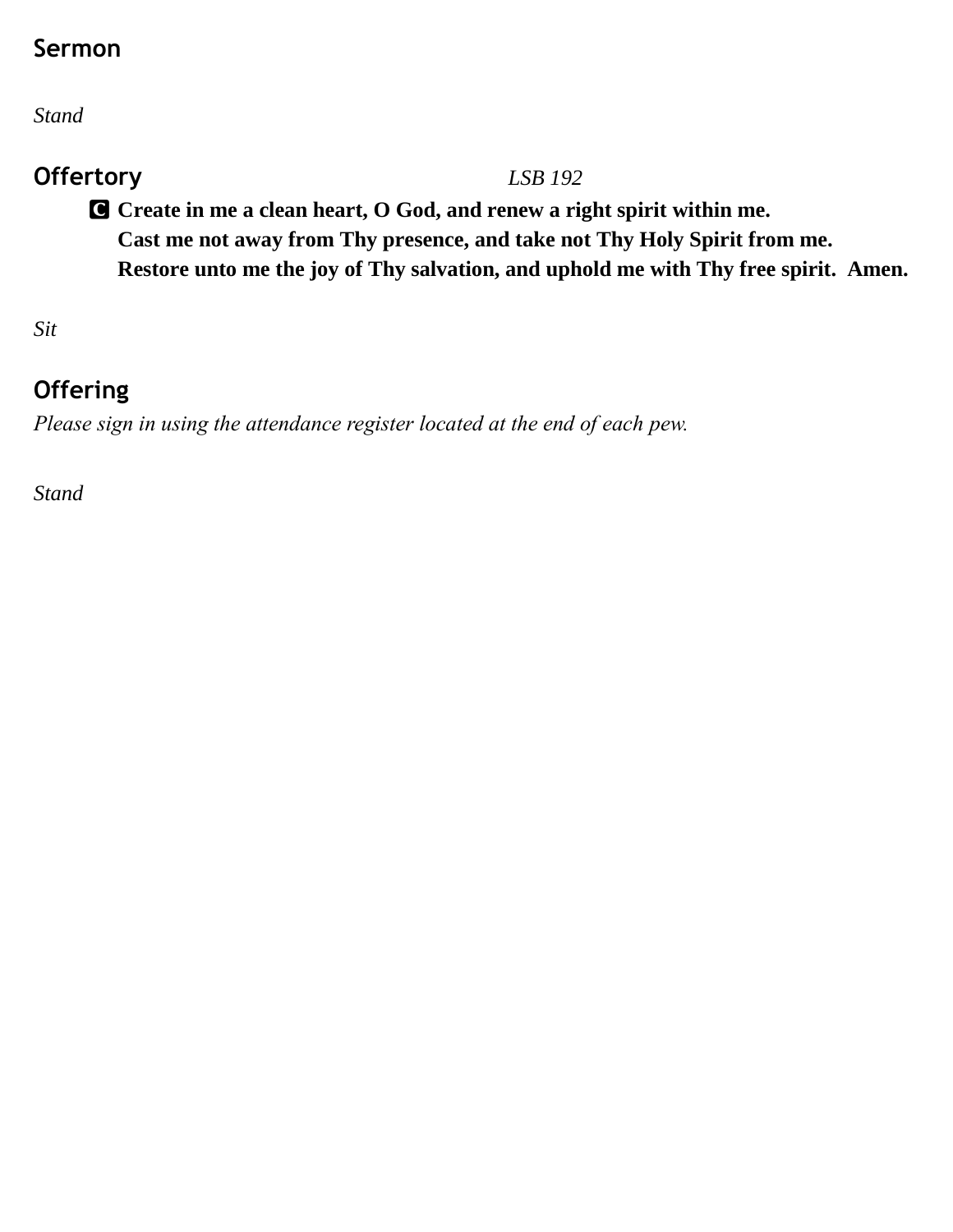#### **Prayer of the Church**

For saving faith, that like Abraham we may believe the Lord's promises in Christ, and it may be counted to us for righteousness, let us pray to the Lord: **Lord, have mercy.**

For Matthew Harrison, our Synod president; Daniel Brege, our district president; Robb Roloff, our circuit visitor; and all pastors, that in their preaching we may hear Moses and the prophets, be convinced of the resurrection of Christ, and so believing be carried by the angels to Abraham's side in heaven, let us pray to the Lord: **Lord, have mercy.**

For earthly fathers, that our Father from whom all fatherhood is named would give them confidence in their station and zeal for their tasks; that He would make them examples to their children of godly life and love of His Word; that He would bless their work to bring up children in the fear and instruction of the Lord; and that He would give them the comfort of His absolution over all their shortcomings, let us pray to the Lord: **Lord, have mercy.**

For our nation, that our hope for salvation would not be in the strength of our warriors but in Christ; and for those serving in our military, that God would use them as His arm to guard and deliver us from all our enemies, let us pray to the Lord: **Lord, have mercy.**

For Max Brown, John Dillman, Janet Gessling, Jane Harman, Becky Levihn, Reece Mann, Jim McCoy, Henry and Amy Miller, Harold O'Bryant, Jason Partin, Alan Sielk, Jacob Sutton, Janet Walker, Julie and Larry Walker, and all who suffer in body or mind, that they would trust in God as their help and shield, rejoice in the great reward He has prepared for them in Christ, and receive health and healing according to His perfect will, let us pray to the Lord: **Lord, have mercy.**

For those celebrating birthday and wedding anniversaries, especially Kerri Misiewicz, Reta Heinkel, Hayden Parsons, Lilliauna Coleman, Ross and Vicki Boyd, Bill and Janet Walker, Brad and Morgan Bunten, Gerald and Sandra McMillan, and Marvin and Pam Addison, that they rejoice each day in God's gracious care and protection, let us pray to the Lord: **Lord, have mercy.**

For the faithful, that we would not come to the altar seeking sumptuous earthly food, but that we would discern Christ's holy body and precious blood for the forgiveness of sins and receive it in the unity of a true confession, let us pray to the Lord: **Lord, have mercy.**

Together with all of Abraham's descendants, a multitude more numerous than the stars of heaven, who shine in the glory of His presence, that we also may be his heirs by faith and be brought to rejoice with them eternally before God, let us pray to the Lord: **Lord, have mercy.**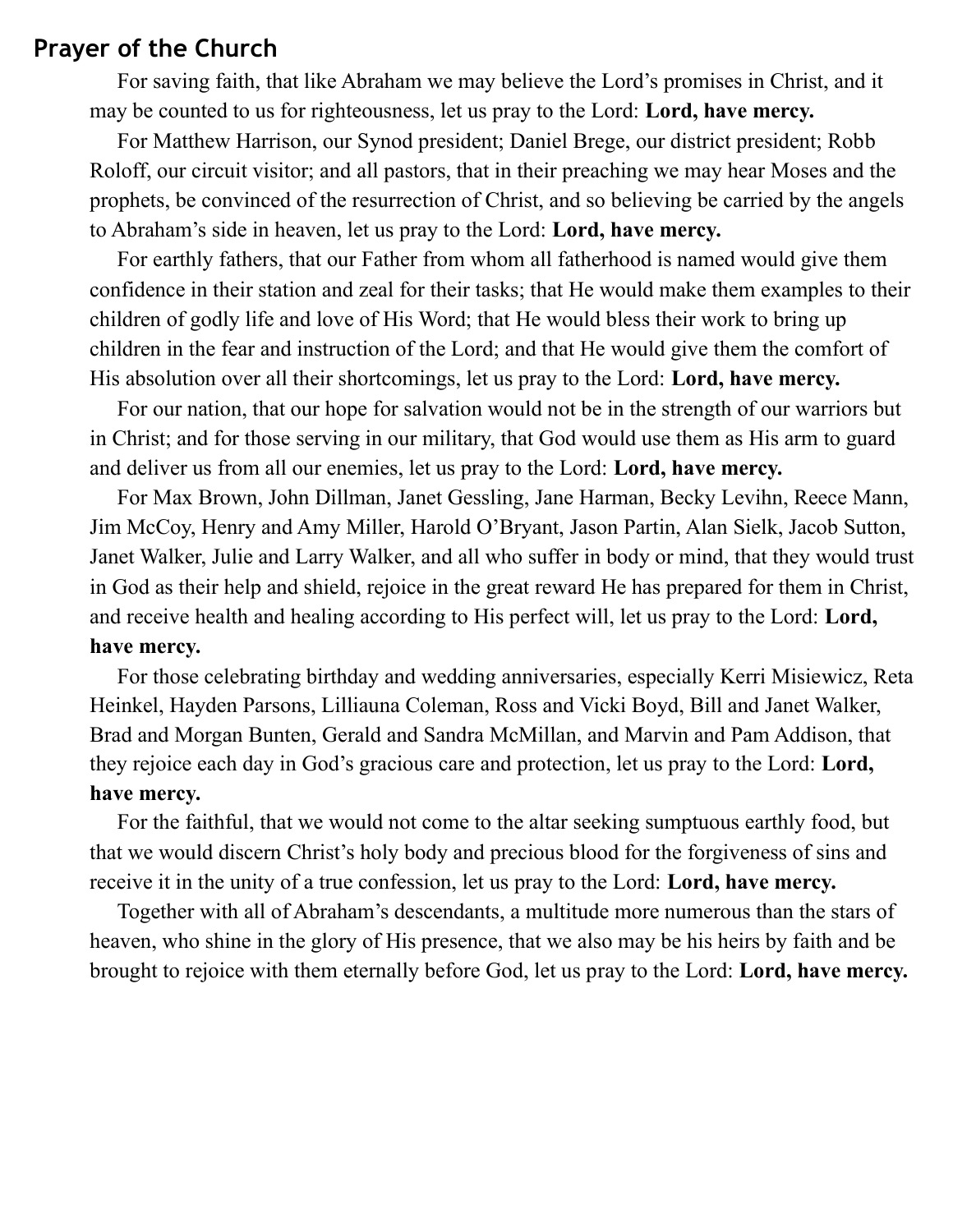# Service of the Sacrament

*Grace Evangelical Lutheran Church encourages confirmed members of Grace and of our sister congregations in The Lutheran Church—Missouri Synod to commune. Christians of other denominations or church bodies are respectfully asked to honor our practice and not to commune. Please see our statement card on "The Lord's Supper, Our Belief and Practice" provided in the pews. Guests desiring to commune with us today are asked to speak to the pastor before service.*

*Stand*

## **Preface**

 $\bf{P}$  The Lord be with you.

C **And with thy spirit.**

 $\boxed{\mathbf{P}}$  Lift up your hearts.

C **We lift them up unto the Lord.**

**P** Let us give thanks unto the Lord, our God.

C **It is meet and right so to do.**

P It is truly meet, right, and salutary ... evermore praising You and saying:

# **Sanctus**

C **Holy, holy, holy Lord God of Sabaoth; heav'n and earth are full of Thy glory. Hosanna, hosanna, hosanna in the highest. Blessed is He, blessed is He, blessed is He that cometh in the name of the Lord. Hosanna, hosanna, hosanna in the highest.**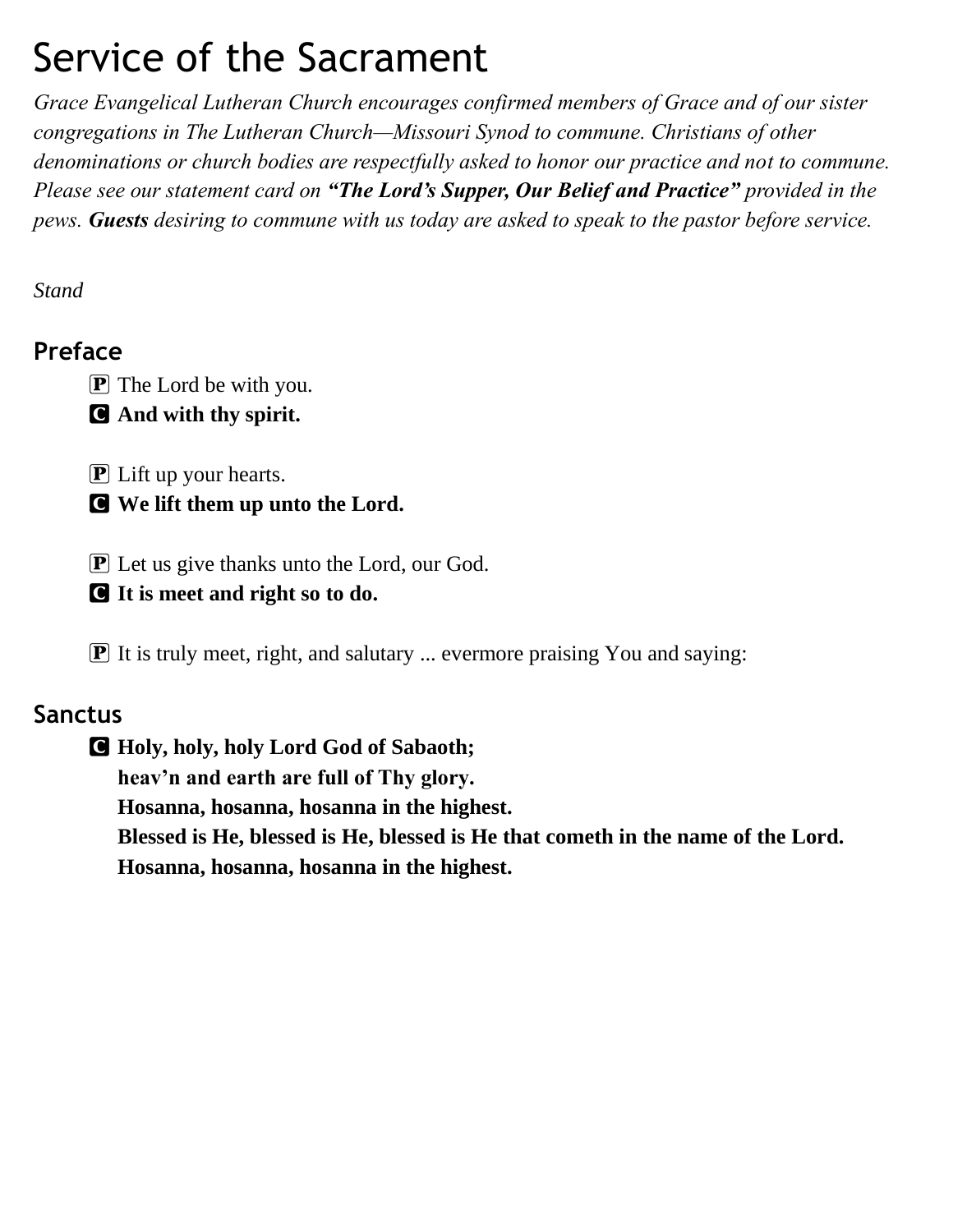#### **Lord's Prayer**

C **Our Father who art in heaven, hallowed be Thy name, Thy kingdom come, Thy will be done on earth as it is in heaven; give us this day our daily bread; and forgive us our trespasses as we forgive those who trespass against us; and lead us not into temptation, but deliver us from evil. For Thine is the kingdom and the power and the glory forever and ever. Amen.**

#### **The Words of Our Lord**

#### **Pax Domini**

 $\boxed{\mathbf{P}}$  The peace of the Lord be with you always.

C **Amen.**

#### **Agnus Dei**

C **O Christ, Thou Lamb of God, that takest away the sin of the world, have mercy upon us. O Christ, Thou Lamb of God, that takest away the sin of the world, have mercy upon us. O Christ, Thou Lamb of God, that takest away the sin of the world, grant us Thy peace. Amen.**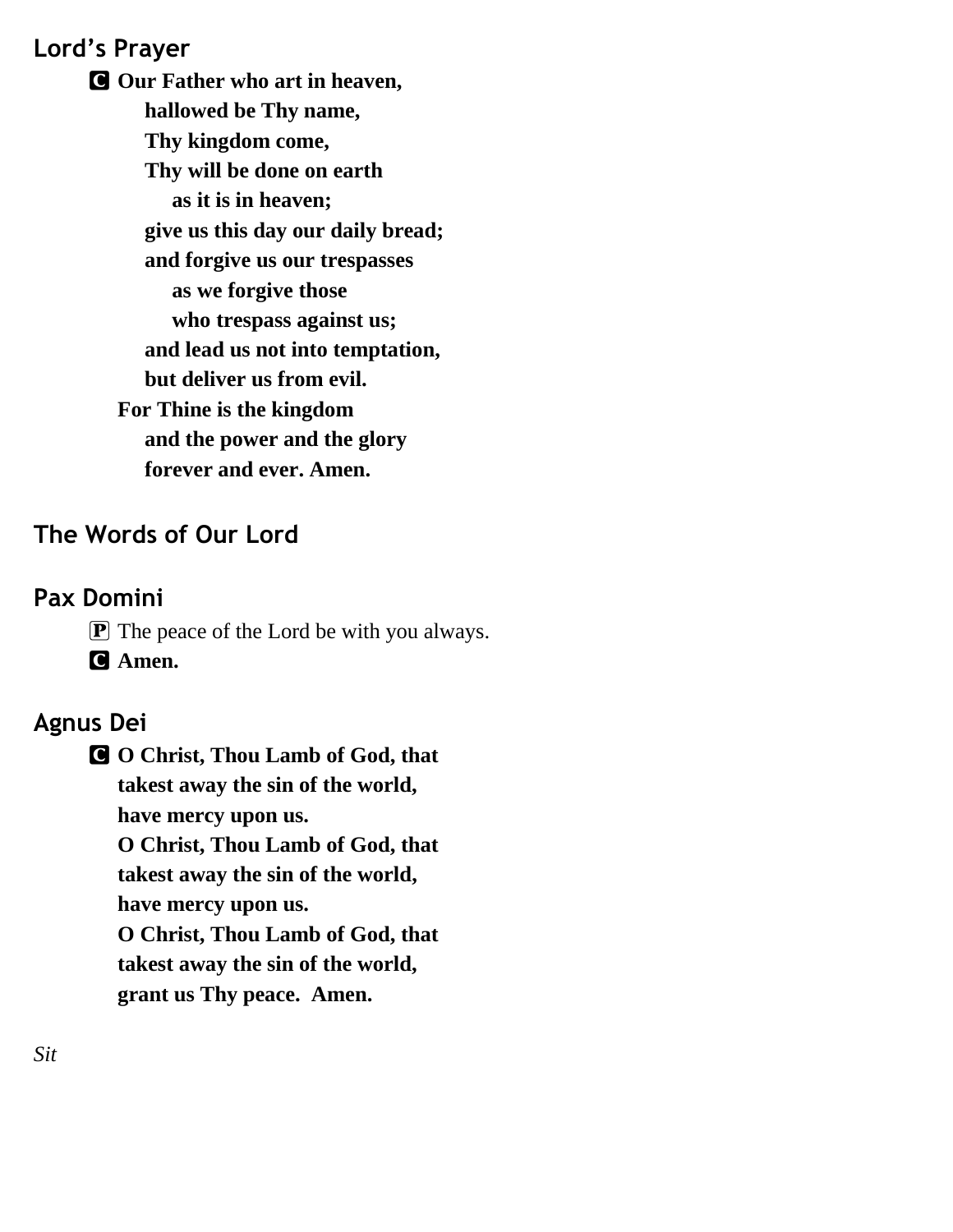#### **Distribution 848 Lord, Whose Love through Humble Service** *LSB 848*

1 Lord, whose love through humble service Bore the weight of human need, Who upon the cross, forsaken, Offered mercy's perfect deed, We, Your servants, bring the worship Not of voice alone, but heart, Consecrating to Your purpose Ev'ry gift that You impart.

2 Still Your children wander homeless; Still the hungry cry for bread; Still the captives long for freedom; Still in grief we mourn our dead. As, O Lord, Your deep compassion Healed the sick and freed the soul, Use the love Your Spirit kindles Still to save and make us whole.

3 As we worship, grant us vision, Till Your love's revealing light In its height and depth and greatness, Dawns upon our quickened sight, Making known the needs and burdens Your compassion bids us bear, Stirring us to tireless striving, Your abundant life to share.

4 Called by worship to Your service, Forth in Your dear name we go, To the child, the youth, the aged, Love in living deeds to show; Hope and health, goodwill and comfort, Counsel, aid, and peace we give, That Your servants, Lord, in freedom May Your mercy know and live.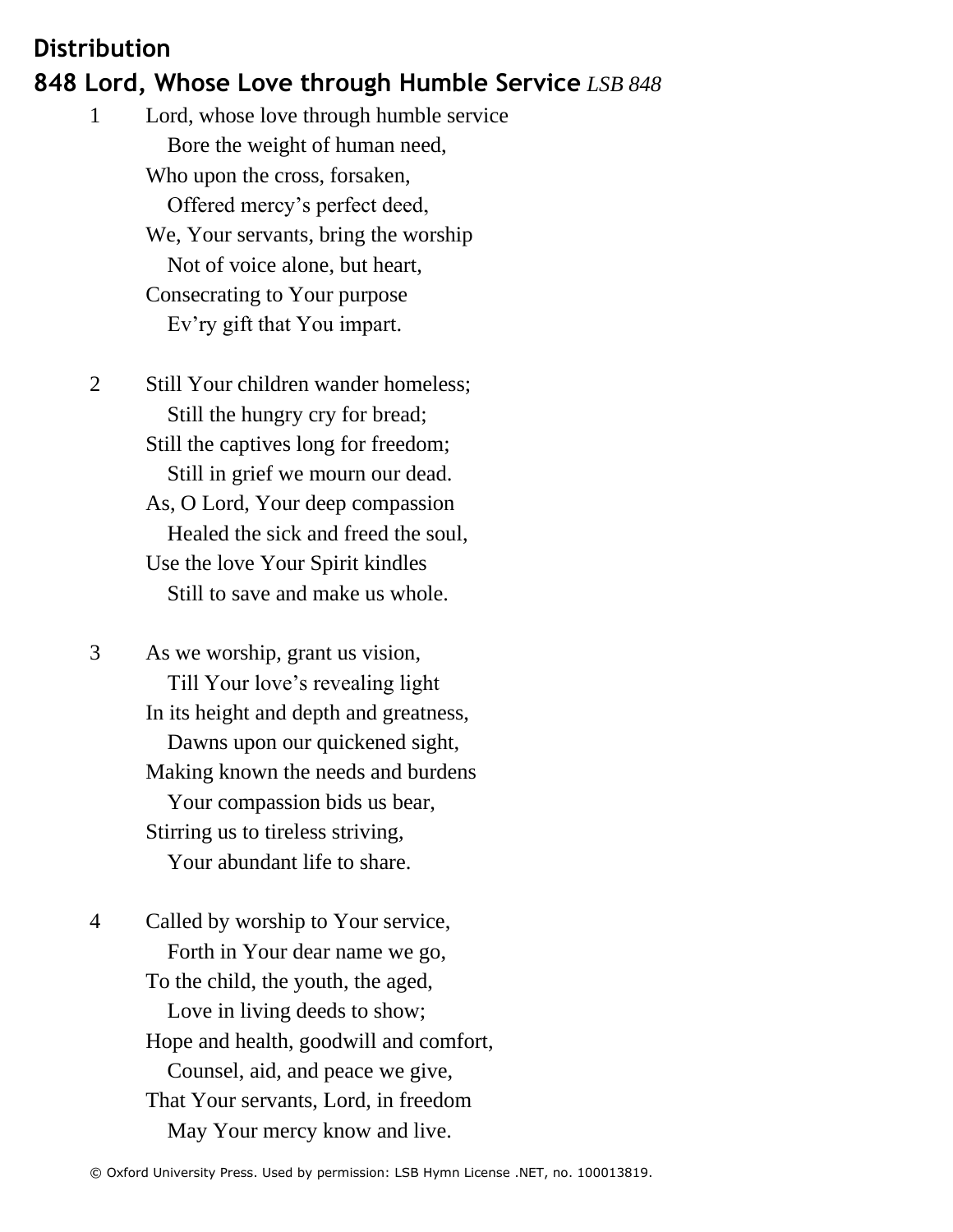#### **675 Oh, What Their Joy** *LSB 675*

- 1 Oh, what their joy and their glory must be, Those endless Sabbaths the blessèd ones see! Crowns for the valiant, to weary ones rest; God shall be all, and in all ever blest.
- 2 In new Jerusalem joy shall be found, Blessings of peace shall forever abound; Wish and fulfillment are not severed there, Nor the things prayed for come short of the prayer.
- 3 We, where no trouble distraction can bring, Safely the anthems of Zion shall sing; While for Your grace, Lord, their voices of praise Your blessèd people shall evermore raise.
- 4 Now let us worship our Lord and our King, Joyfully raising our voices to sing: Praise to the Father, and praise to the Son, Praise to the Spirit, to God, Three in One.

Public domain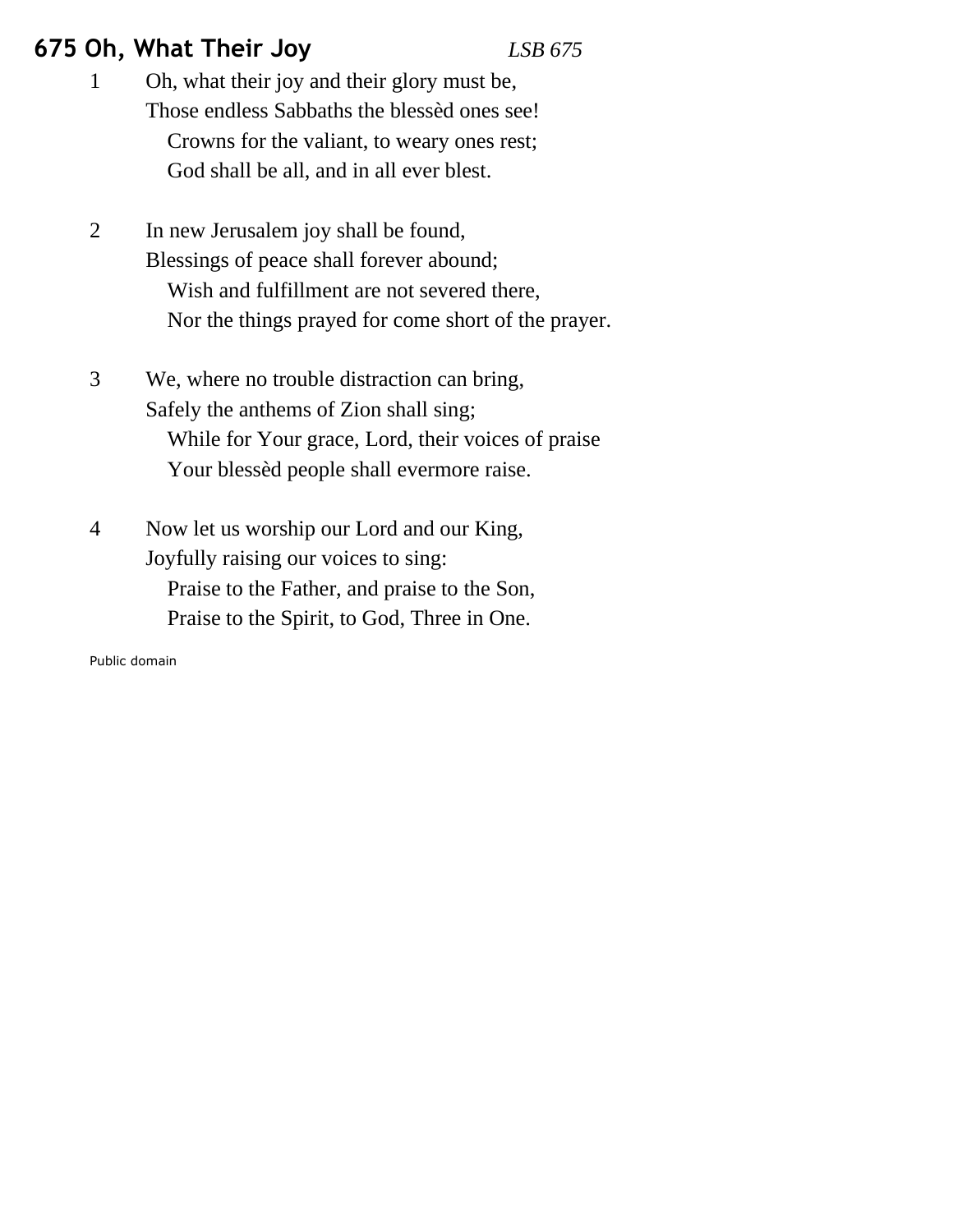#### **798 The God of Abraham Praise** *LSB 798*

1 The God of Abr'ham praise, Who reigns enthroned above; Ancient of everlasting days And God of love. Jehovah, great I AM! By earth and heav'n confessed; I bow and bless the sacred name Forever blest.

2 The God of Abr'ham praise, At whose supreme command From earth I rise and seek the joys At His right hand. I all on earth forsake, Its wisdom, fame, and pow'r, And Him my only portion make, My shield and tow'r.

3 The God of Abr'ham praise, Whose all-sufficient grace Shall guide me all my pilgrim days In all my ways. He deigns to call me friend; He calls Himself my God. And He shall save me to the end Through Jesus' blood.

4 He by Himself has sworn; I on His oath depend. I shall, on eagle wings upborne, To heav'n ascend. I shall behold His face; I shall His pow'r adore And sing the wonders of His grace Forevermore.

5 Though nature's strength decay, And earth and hell withstand, To Canaan's bounds I urge my way At His command.

The wat'ry deep I pass, With Jesus in my view, And through the howling wilderness My way pursue.

6 The goodly land I see, With peace and plenty blest: A land of sacred liberty And endless rest. There milk and honey flow, And oil and wine abound, And trees of life forever grow With mercy crowned.

7 There dwells the Lord our king, The Lord our righteousness, Triumphant o'er the world and sin, The Prince of Peace. On Zion's sacred height His kingdom He maintains And glorious with His saints in light Forever reigns.

8 The God who reigns on high The great archangels sing, And "Holy, holy, holy!" cry, "Almighty King! Who was and is the same And evermore shall be: Jehovah, Father, great I AM! We worship Thee!"

9 The whole triumphant host Give thanks to God on high. "Hail, Father, Son, and Holy Ghost!" They ever cry. Hail, Abr'ham's God and mine! I join the heav'nly lays: All might and majesty are Thine And endless praise!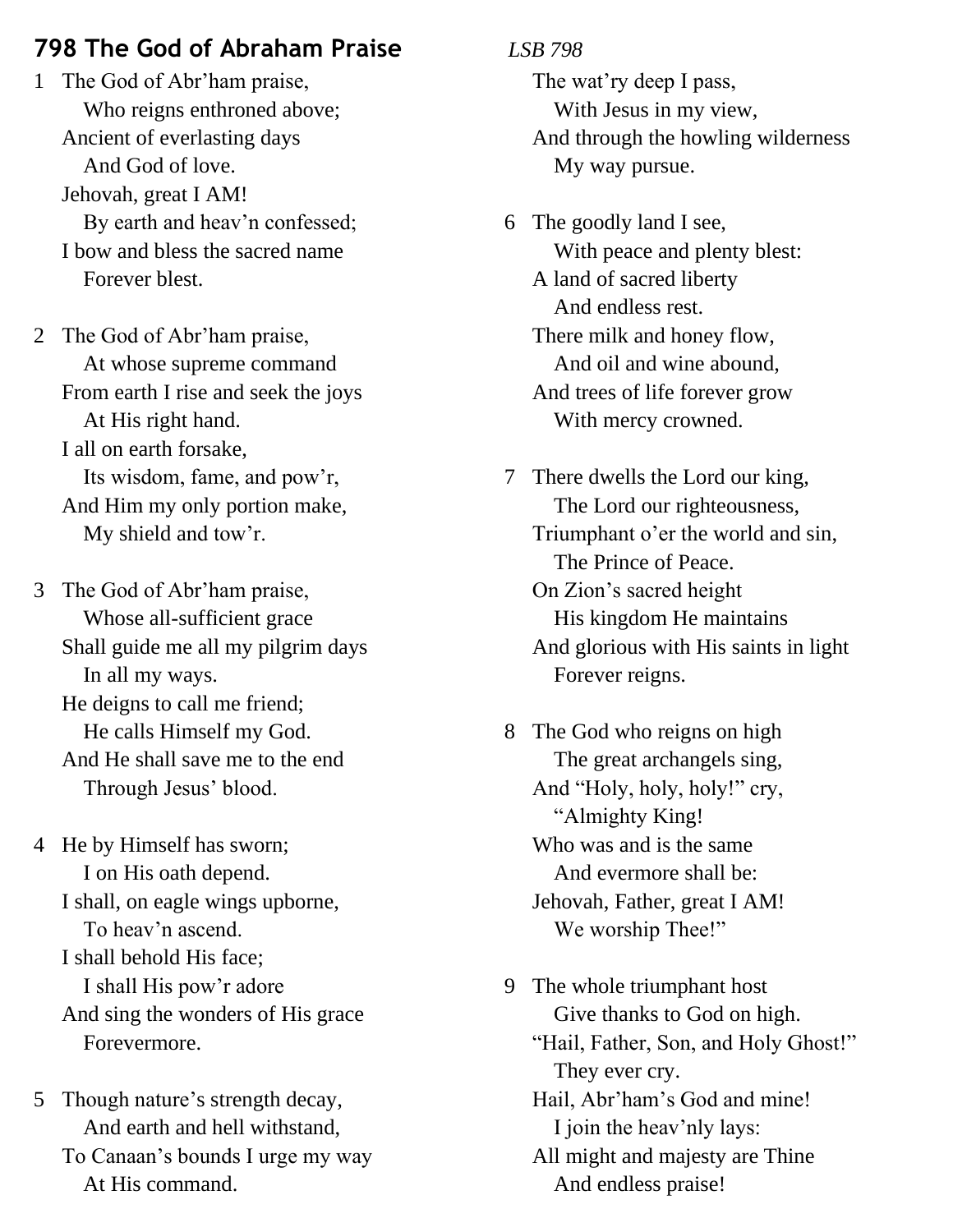#### **543 What Wondrous Love Is This** *LSB 543*

1 What wondrous love is this, O my soul, O my soul! What wondrous love is this, O my soul! What wondrous love is this That caused the Lord of bliss To bear the dreadful curse for my soul, for my soul, To bear the dreadful curse for my soul!

2 When I was sinking down, sinking down, sinking down, When I was sinking down, sinking down, When I was sinking down Beneath God's righteous frown, Christ laid aside His crown for my soul, for my soul, Christ laid aside His crown for my soul.

3 To God and to the Lamb I will sing, I will sing; To God and to the Lamb I will sing; To God and to the Lamb, Who is the great I AM, While millions join the theme, I will sing, I will sing, While millions join the theme, I will sing.

4 And when from death I'm free, I'll sing on, I'll sing on; And when from death I'm free, I'll sing on. And when from death I'm free, I'll sing His love for me, And through eternity I'll sing on, I'll sing on, And through eternity I'll sing on.

Public domain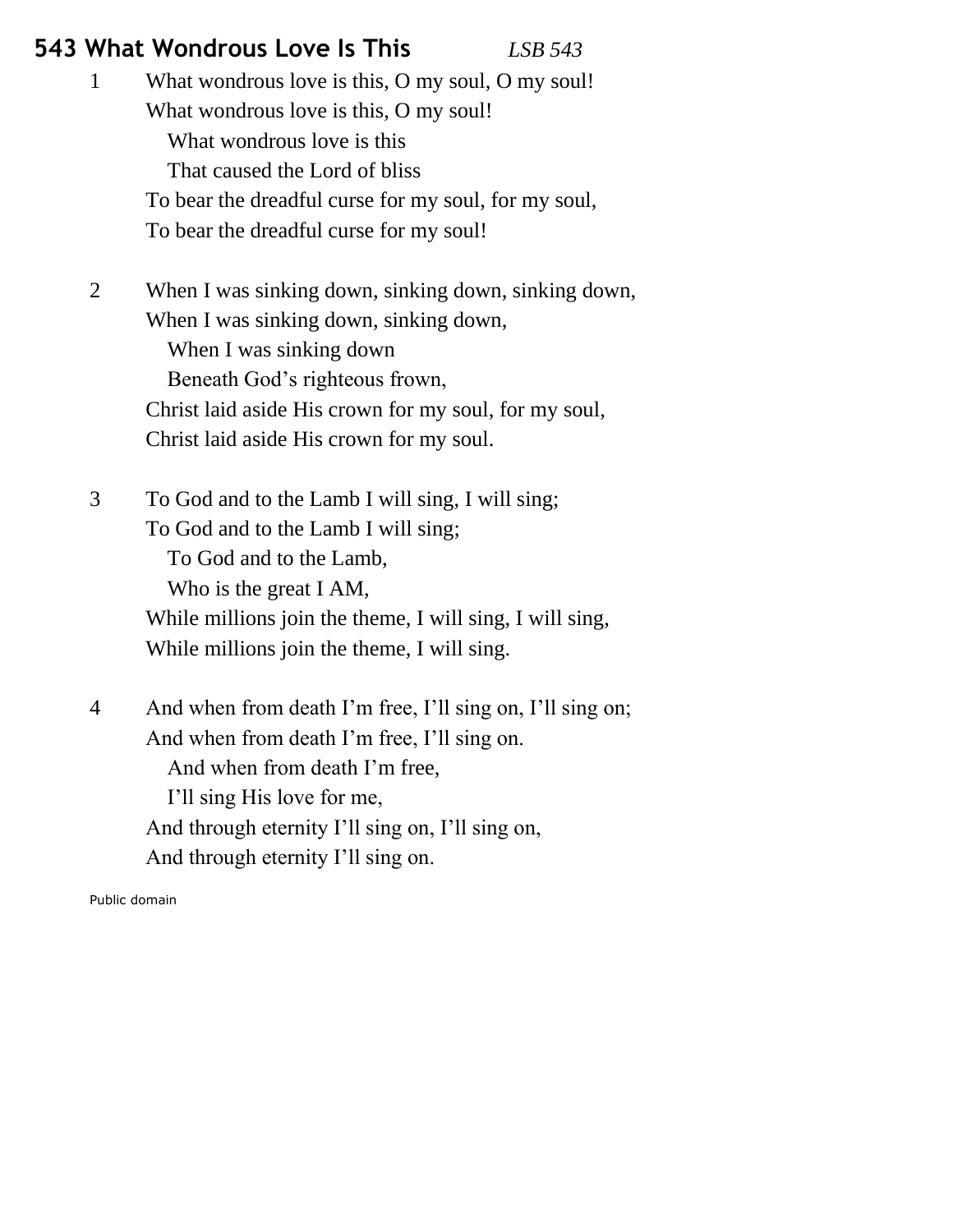*Stand*

#### **Nunc Dimittis** *LSB 199*

C **Lord, now lettest Thou Thy servant depart in peace according to Thy word, for mine eyes have seen Thy salvation, which Thou hast prepared before the face of** 

**all people,**

**a light to lighten the Gentiles and the glory of Thy people Israel.**

**Glory be to the Father and to the Son and to the Holy Ghost;**

**as it was in the beginning, is now, and ever shall be, world without end. Amen.**

#### **Thanksgiving** *LSB 200*

A O give thanks unto the Lord, for He is good,

C **and His mercy endureth forever.**

A Let us pray.

We give thanks to You, almighty God, that You have refreshed us through this salutary gift, and we implore You that of Your mercy You would strengthen us through the same in faith toward You and in fervent love toward one another; through Jesus Christ, Your Son, our Lord, who lives and reigns with You and the Holy Spirit, one God, now and forever.

C **Amen.**

 $\boxed{\mathbf{P}}$  The Lord be with you. C **And with thy spirit.**

#### **Benedicamus** *LSB 202*

A Bless we the Lord. C **Thanks be to God.**

#### **Benediction**

P The Lord bless you and keep you.

The Lord make His face shine upon you and be gracious unto you.

The Lord lift up His countenance upon you and  $\pm$  give you peace.

C **Amen, amen, amen.**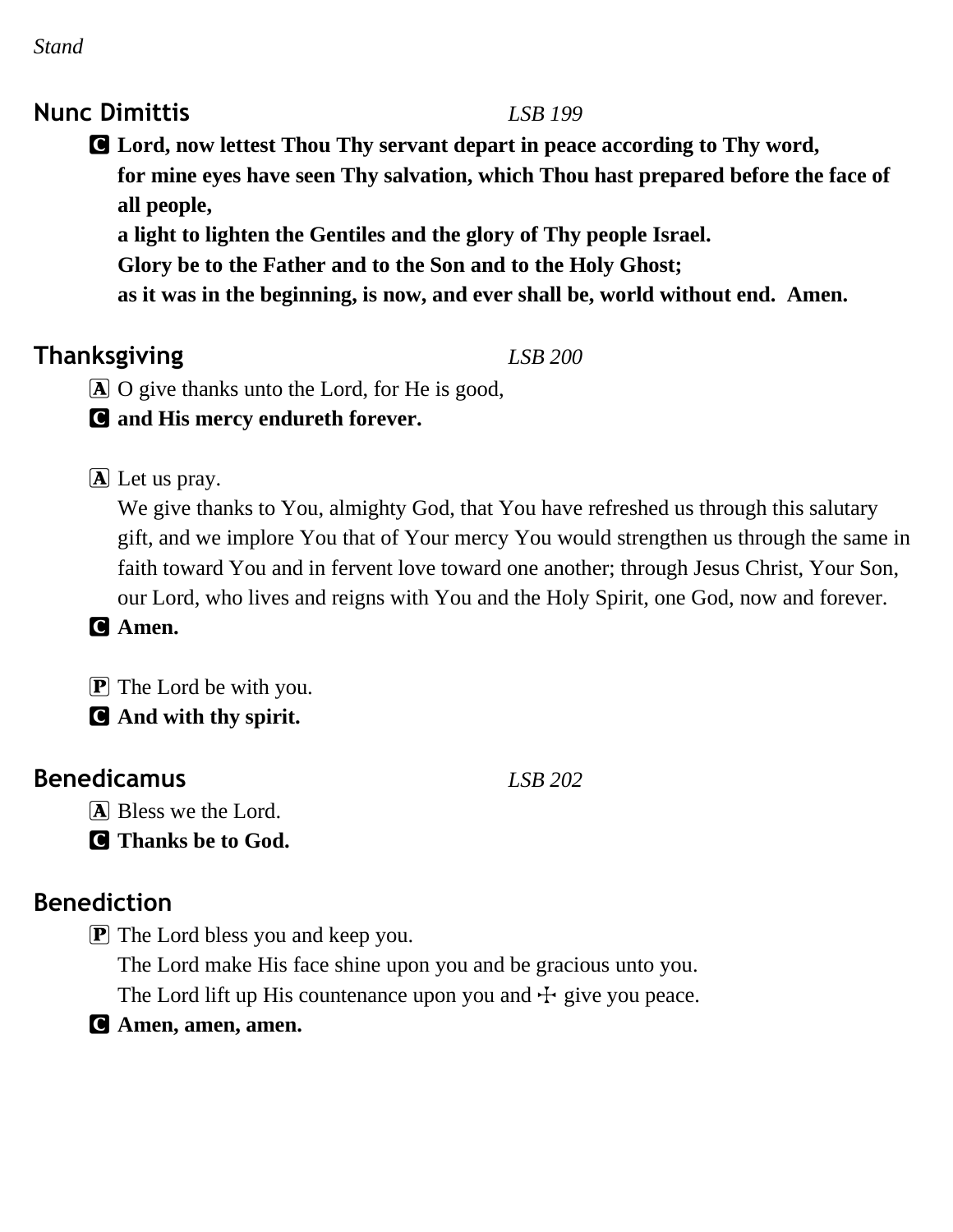#### **851 Lord of Glory, You Have Bought Us** *LSB 851*

1 Lord of glory, You have bought us With Your lifeblood as the price, Never grudging for the lost ones That tremendous sacrifice; And with that have freely given Blessings countless as the sand To the unthankful and the evil With Your own unsparing hand.

2 Grant us hearts, dear Lord, to give You Gladly, freely of Your own. With the sunshine of Your goodness Melt our thankless hearts of stone Till our cold and selfish natures, Warmed by You, at length believe That more happy and more blessèd 'Tis to give than to receive.

3 Wondrous honor You have given To our humblest charity In Your own mysterious sentence, "You have done it all to Me." Can it be, O gracious Master, That You deign for alms to sue, Saying by Your poor and needy, "Give as I have giv'n to you"?

4 Lord of glory, You have bought us With Your lifeblood as the price, Never grudging for the lost ones That tremendous sacrifice. Give us faith to trust You boldly, Hope, to stay our souls on You; But, oh, best of all Your graces, With Your love our love renew.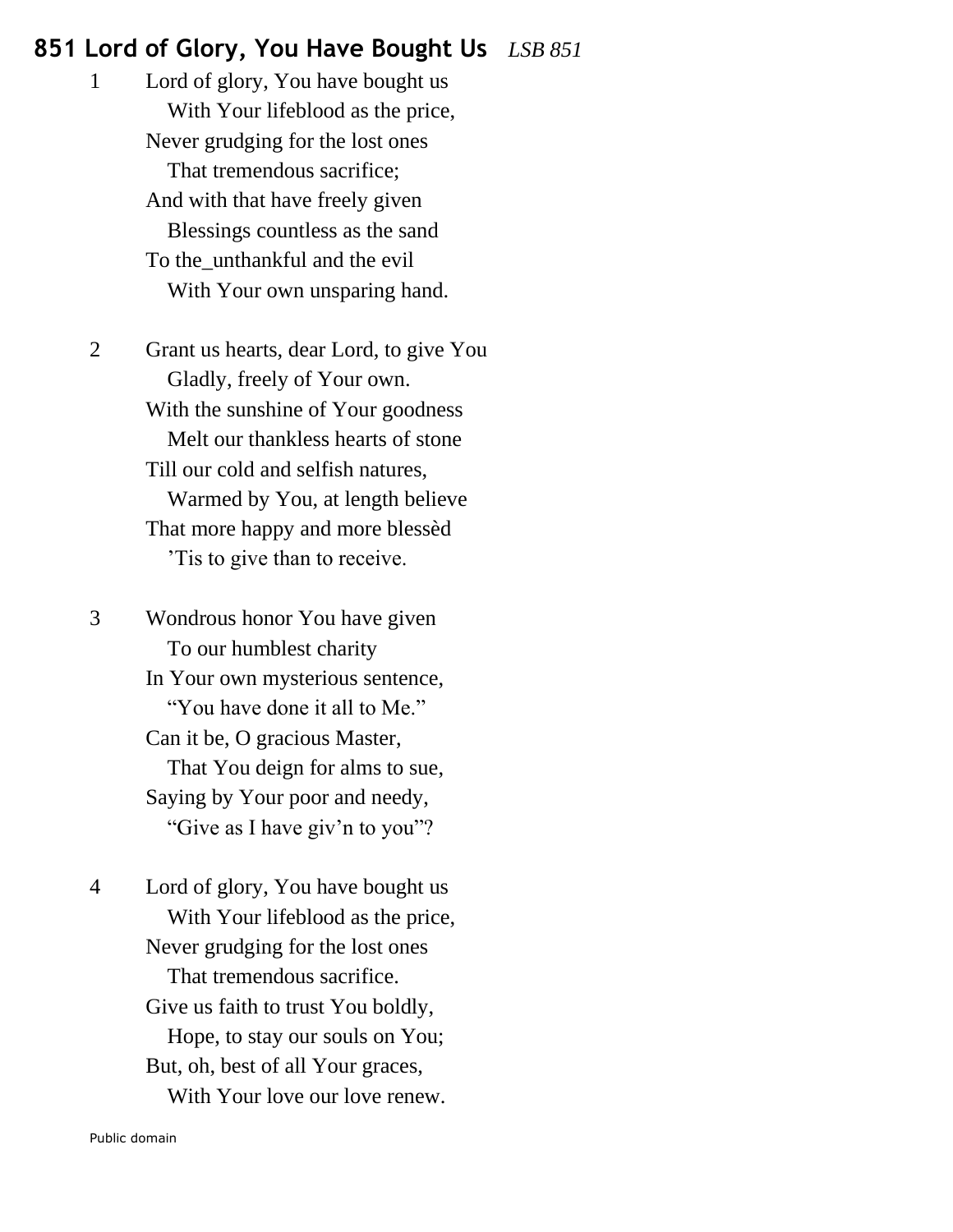### **Acknowledgments**

Unless otherwise indicated, all scripture quotations are from *The Holy Bible, English Standard Version*, copyright © 2001 by Crossway Bibles, a division of Good News Publishers. Used by permission. All rights reserved.

Created by Lutheran Service Builder © 2006 Concordia Publishing House.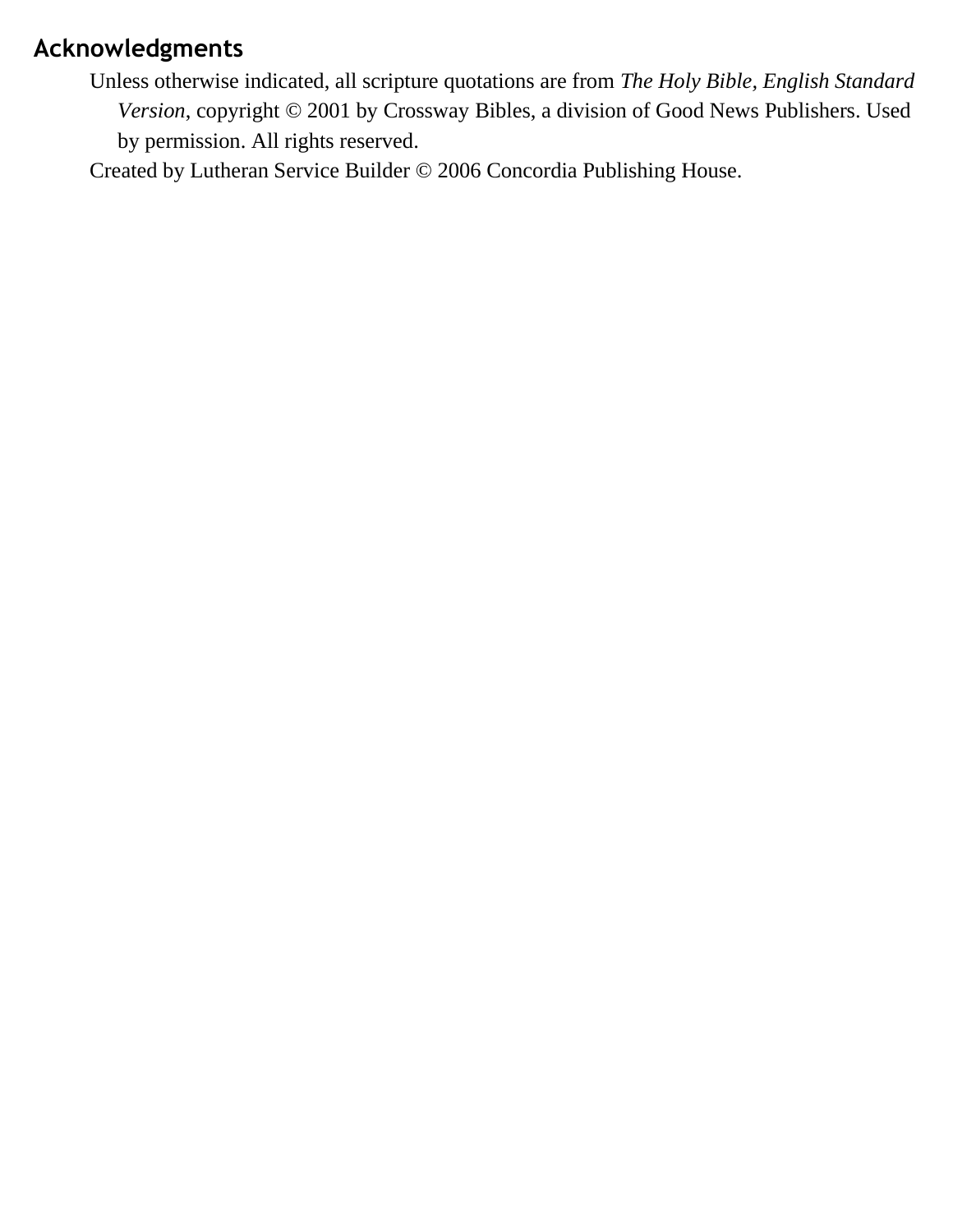# Serving Today at Grace 6/19

**Celebrant and Preacher** – Rev. Danny Mackey **Liturgist** – **Organist and Choir Director – Dick Grill Handbell Director** – Judi Pape **Assisting Elder** 8:00 a.m. – Joe Hughes; 10:30 a.m – Matthew Bowdell **Ushers** 8:00 a.m. – Bill James; 10:30 a.m. – Mike Price **Videographer** 10:30 a.m. – Eric McCoy **Altar Guild** – Lori Foist, Mary Painter, Jennifer Monroe

# Serving Next Week at Grace 6/26

**Celebrant and Preacher** – Rev. Danny Mackey **Liturgist** – **Organist and Choir Director – Dick Grill Handbell Director** – Judi Pape **Assisting Elder** 8:00 a.m. – Devon Hill; 10:30 a.m. – Matthew Bowdell **Ushers** 8:00 a.m. – Bill James; 10:30 a.m. – Mike Price **Videographer** 10:30 a.m. – Eric McCoy **Altar Guild** – Lori Foist, Mary Painter, Jennifer Monroe

**Flowers on the Altar** are given to the Glory of God and to enhance the beauty of His house by the Addison family celebrating their 50th wedding anniversary.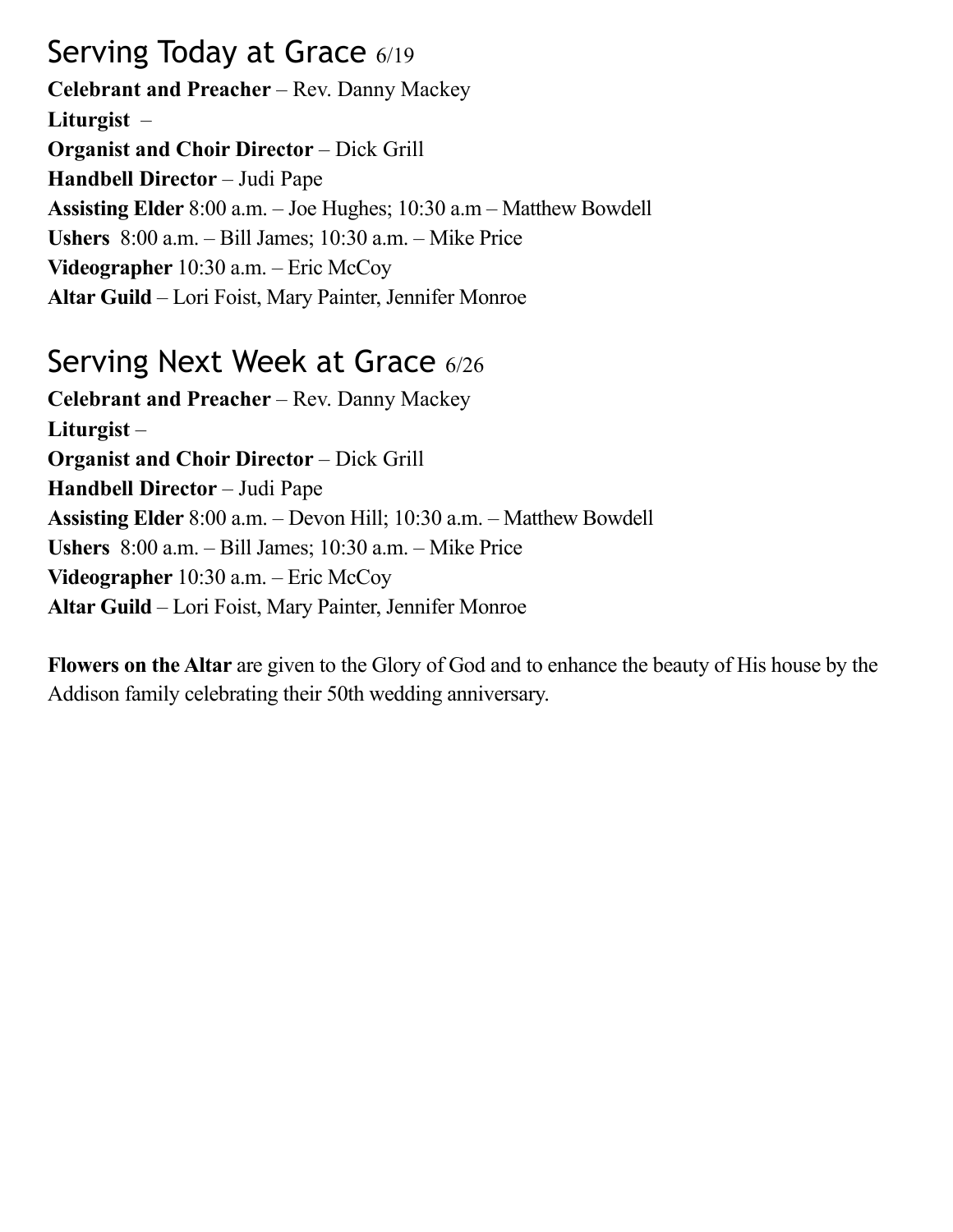# This Week (June 19 – 26) at Grace

**Matins**: Mon and Tues. 8:30 a.m.

| Sunday:  | 8:00 a.m. Divine Service                               |
|----------|--------------------------------------------------------|
|          | 9:20 a.m. Christian Education Hour                     |
|          | 10:30 a.m. Divine Service                              |
| Tuesday: | $7:00$ p.m. Elders meeting                             |
| Friday:  | 10:00 a.m. Parish Hall reserved Book Club and Luncheon |
|          | Next Sunday: 8:00 a.m. Divine Service                  |
|          | 9:20 a.m. Christian Education Hour                     |
|          | 10:30 a.m. Divine Service                              |

# In Our Prayers

**Health** – Max Brown, John Dillman, Janet Gessling, Jane Harman, Becky Levihn, Reece Mann, Jim McCoy, Henry and Amy Miller, Harold O'Bryant, Jason Partin, Alan Sielk, Jacob Sutton, Janet Walker, Julie and Larry Walker

**Shut-ins** – Ruth Bergman, Becky Levihn, Pat Mark, Debby Taylor

**Armed Forces** – Jonathan Atsinger, Dean Bartel, Matthew Bowdell, Emily Kingsley, Gary Parks, Jr., Hayden Parsons, and Cory Robertson

**Birthdays** – Kerri Misiewicz (6/19), Reta Heinkel (6/22), Hayden Parsons (6/22), Lilliauna Coleman  $(6/24)$ 

**Anniversaries** – Ross and Vicki Boyd (6/19), celebrating 23 years Bill and Janet Walker (6/19), celebrating 62 years Brad and Morgan Bunten (6/20), celebrating 2 years Gerald and Sandra McMillan (6/21), celebrating 42 years Marvin and Pam Addison (6/25), celebrating 50 years

**Thanksgivings and Praise** – For all the fathers, most of all our Father in heaven; for a great week with Vacation Bible School and all those who helped with teaching the children of Grace about how Jesus does the impossible; for receiving Barbara Brunner as a member of Grace! For a great week with Vacation Bible School!

*To activate the Grace Prayer Chain at any time, contact Diana James (765) 748-1377 or log on to our website and click "Prayer Request"— your email goes directly to Diana.*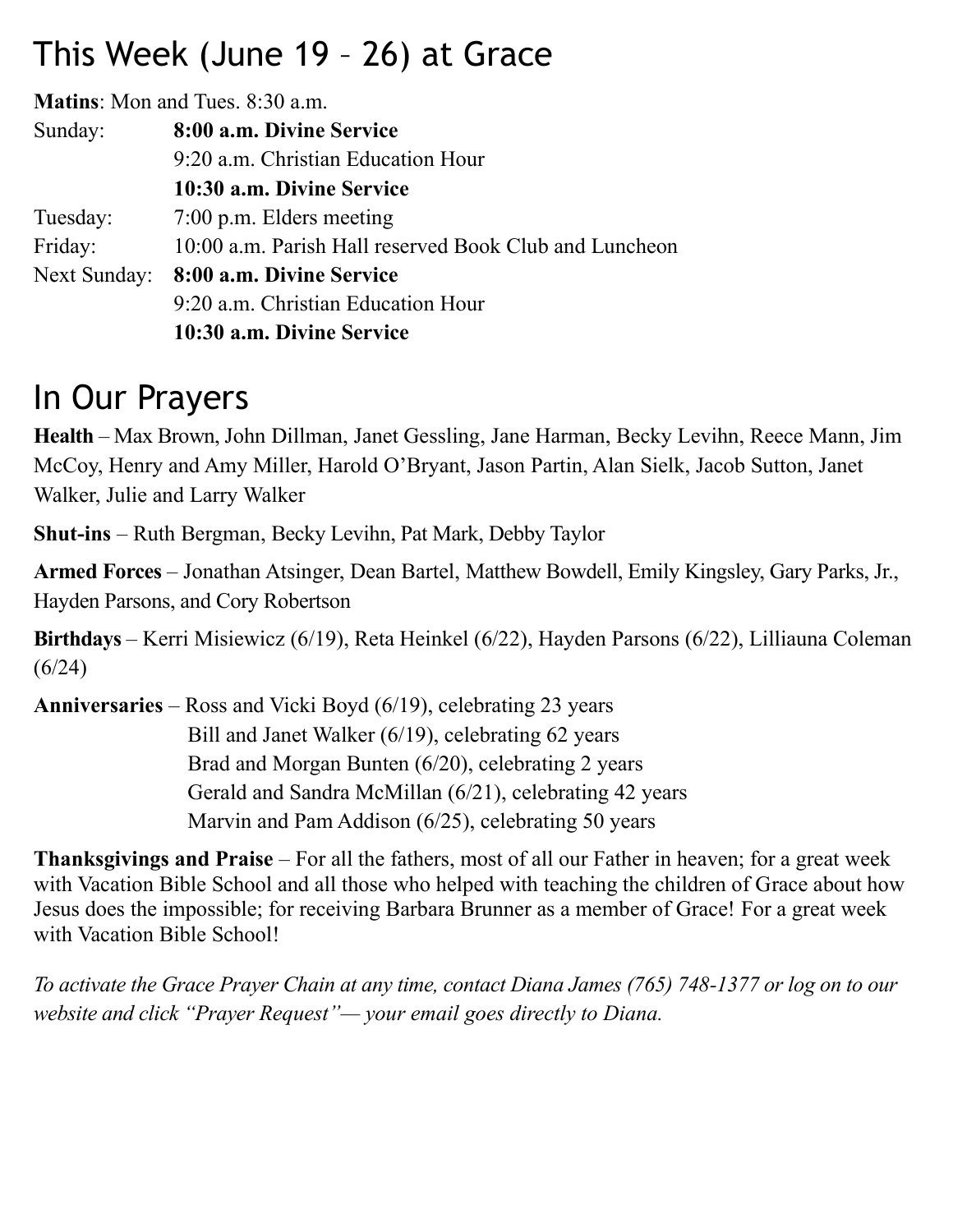# Announcements

#### **Pastor is out of the office for District Convention 6/22-6/24**

**Wednesday Divine Services** – There will be no midweek from June to mid-August. We will resume regular Wednesday evening services August 24.

**Parsonage Pantry** – We are filling up the pantry for the Preus family, as we have done for all of our vicars in the past. We are accepting items for filling the pantry, gift cards to local family friendly places, or grocery stores to be dropped off in the Parish Hall on the table by 6/23. So that when they return from vacation they will be stocked.

**Fourth of July Parking Lot Party** – We are having our Annual Fourth of July Parking Lot party on Monday July 4th. Linda Cook is donating and roasting a lamb. There will be hamburgers and hot dogs available as well. Please bring a dish or dessert to share. We will be eating at 7:00 p.m. and of course sticking around for the Muncie fireworks viewed from our parking lot. Bring your chairs and join us for a fun evening.

**Lee Kerkhoff's new address** – Lee celebrates her 96th birthday this July 6th, if you would like her address please contact Kelli in the office at (765) 282-2537 or via email at Gracelutheran2@sbcglobal.net

**Parish Services –** Our pantry needs a few items. Items needed are tuna helper, dish soap, and bar soap. Thank you to all those who donate.

**Altar Flower Chart Relocated** – The Altar Flower Chart has been relocated. It is now hanging in the stairwell by the belltower entrance. Please include your name and what we are celebrating or honoring on the lines provided with each date. There is also a box to check, if you would like to donate the flowers to a shut-in. The altar flowers are \$30 (they can be split if we have a Sunday that two people are requesting). Checks made payable to "Grace Ladies Aid." Thank you all for helping beautify our Altar with the flowers year-round.

**Parsonage Yard Work** – Help is needed to spread yard mulch around the parsonage, plus other yard work on Tuesday, July 19. We will start at 10:00 a.m. Lunch will be provided for the volunteers. Rain date will be Wednesday July 20. If you have any questions please contact John or Jane Harman at (765) 284-9248.